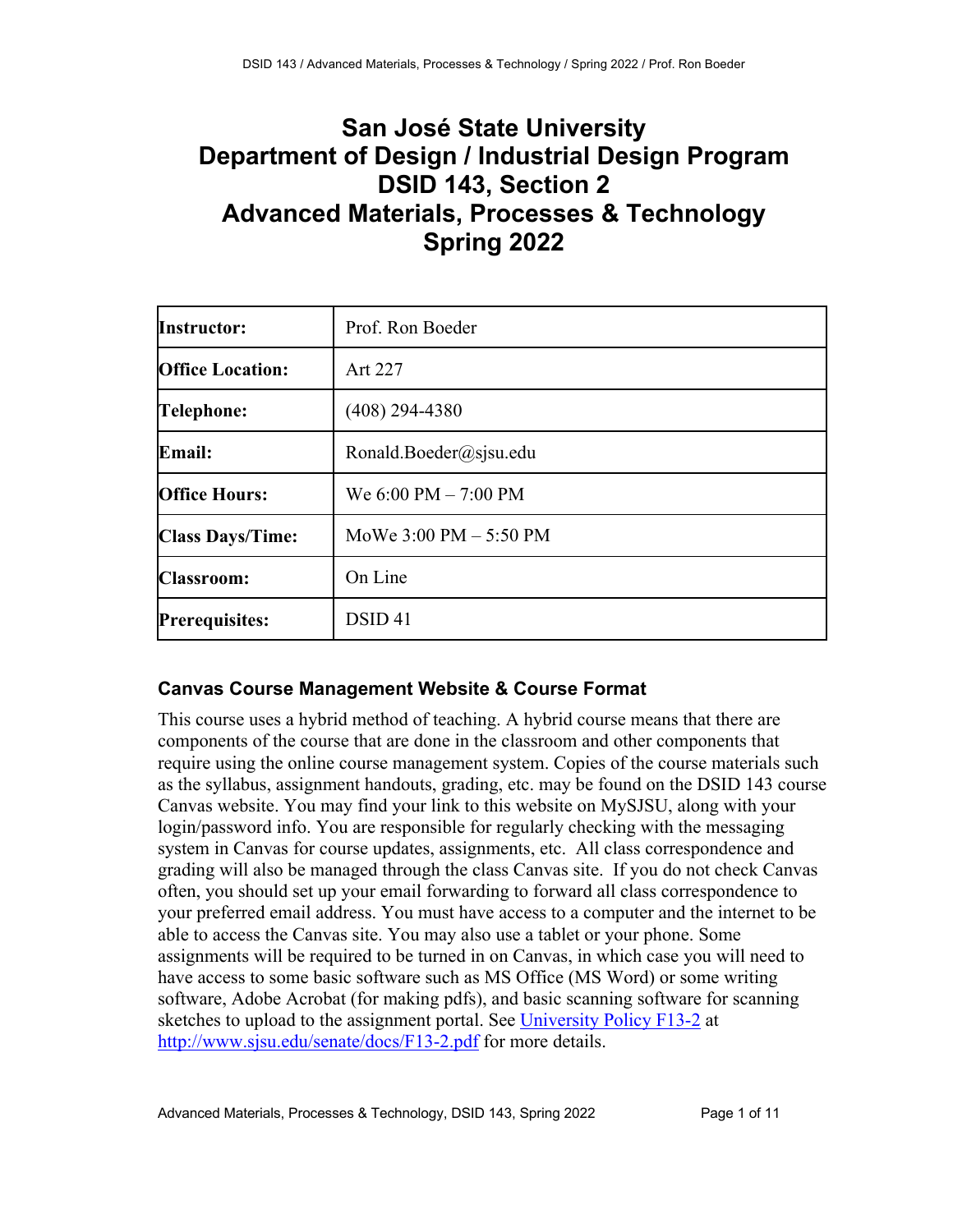## **Course Description**

Advanced Materials, Processes and Technology will enhance themes covered in Materials and Processes I; that all design involves the ability to be creative and forwardthinking while working with constraints and making compromises that are dictated by the 'making' processes. The course will also address the research, selection and inclusion of current, and emerging technologies in industrial design.

## **Course Goals:**

## **Student Learning Objectives**

While the previous course (DSID 41) focused on the most common materials and processes used in the design industry, this course will focus on the less common, more advanced and cutting-edge materials and processes, and will integrate discussions about technology and its role in the design process. It will also address the process of taking a design from initial concept through production specifications and manufacturing cost estimates. Students will identify a robot that is on the market, redesign the enclosure, and specify the materials, manufacturing processes, and CMF (Color, Material, and Finish) specifications.,

Understanding the relevance of new technologies (the difference between reality and blue sky) and their implications in the objects and services we design is key to having a greater understanding of the role of design and its myriad of applications. Students will be required to write Technology and Manufacturing reports. The reports will focus on the implications of the future direction of new materials, manufacturing processes, and technological innovations. The final project will be a detailed design for a robot concept, including the robot's function, materials specified, manufacturing processes selected, and technologies utilized.

Students will complete during the semester:

- 1) Weekly project assignments, and presentations taking a design from initial concept through industrial design control files ready for development of production documentation for all exterior skins. (LO 1-9)
- 2) Final project depicting a product design with materials and processes as primary design criteria in both high-volume and low-volume. (LO1 and LO8)
- 3) Reports on new or emerging technologies applicable to industrial design, and technology products. (LO5 and LO6)
- 4) Final presentation including new, advanced, or lesser known, materials and manufacturing processes. (LO3, LO4, and LO7)
- 5) Research and development of a Materials, Manufacturing Processes, and Technologies glossary of terms and acronyms. (LO2, LO6)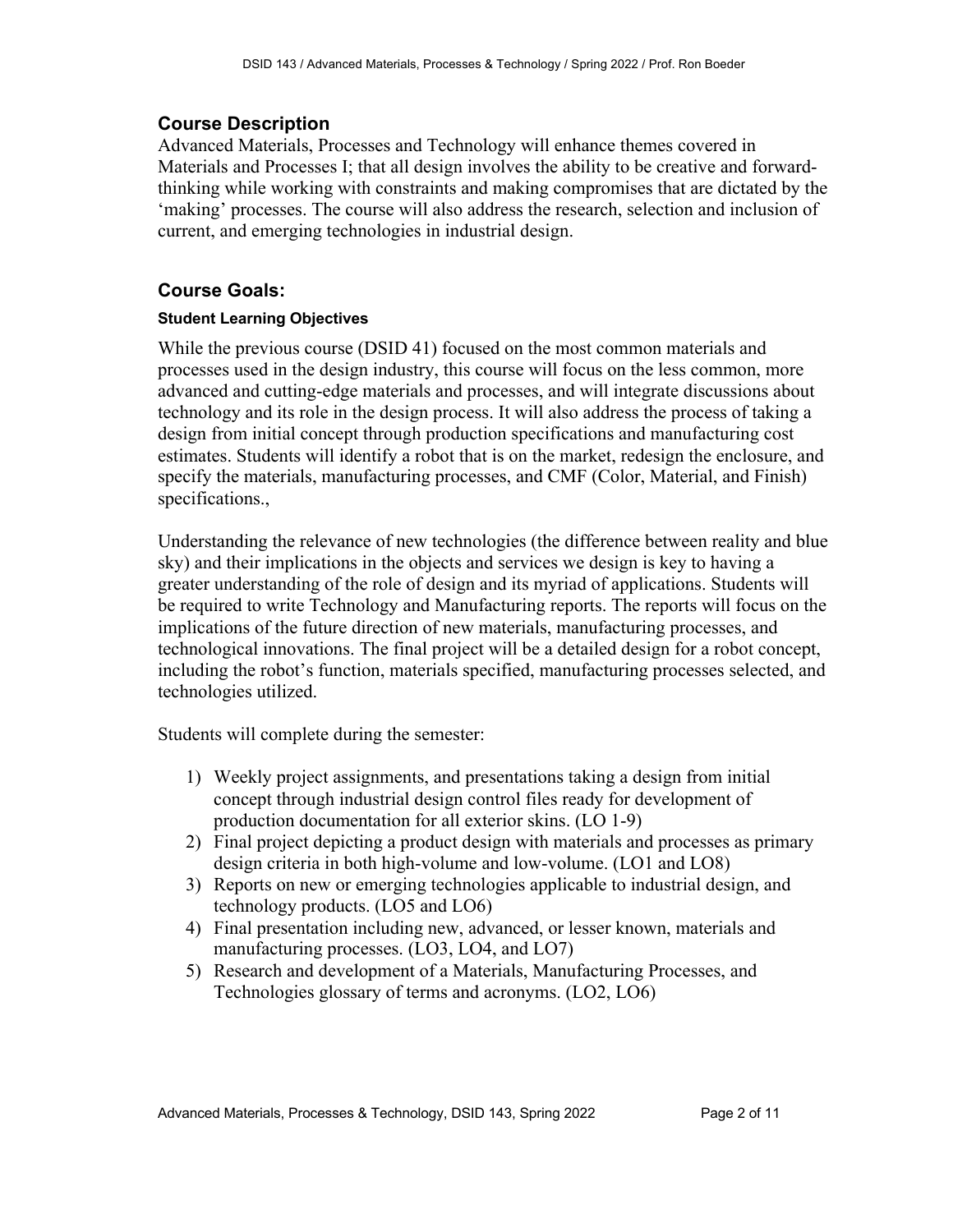### **Course Learning Outcomes (CLO)**

Upon successful completion of this course, students will be able to:

- (LO1) Integrate materials and manufacturing processes into the design process.
- (LO2) Identify, through research and sourcing of information, advanced materials and manufacturing processes.
- (LO3) Select or recommend materials and manufacturing processes.
- (LO4) Cite the rationale for selecting particular materials and manufacturing processes, in particular addressing the issue of low-volume and high-volume manufacturing, and tooling amortization.
- (LO5) Employ various research methods to source information; evaluate the application and timing of integrating new and emerging technologies in product designs.
- (LO6) Identify and describe advanced manufacturing processes, including emerging materials and processes such as high tech ceramics, carbon fiber, smart fabrics, photovoltaic polymers, 3D printing techniques, robotics, mass customization, and more.
- (LO7) Appropriately select and specify the details of manufacturing processes, such as graphics, finishing, joining, OEM components, etc.
- (LO8) Generate the details required to document and specify a design for manufacture.
- (LO9) Use and articulate additional considerations in the selection of production materials and processes, including: sustainability, durability testing, EMI/RFI, regulatory issues, assembly, and shipping/packaging.

## **Required Texts/Readings**

## **Textbooks: Required Reading**

Lefteri, Chris. *Making It: Manufacturing Techniques for Product Design* , Third Edition (2019, Lawrence King Publishers) ISBN 978-1786273277

Thompson, Rob. *Manufacturing Processes for Design Professionals* (2007, Thames and Hudson, ISBN 978-0-500-51375-0)

Thompson, Rob. *Prototyping and Low-Volume Production (The Manufacturing Guides)*". (2011, Thames & Hudson) ISBN-13: 978-0500289181

Lefteri, Chris. *Materials for Inspirational Design.* Publisher: RotoVision (January 1, 2007). ISBN-13: 978-2940361502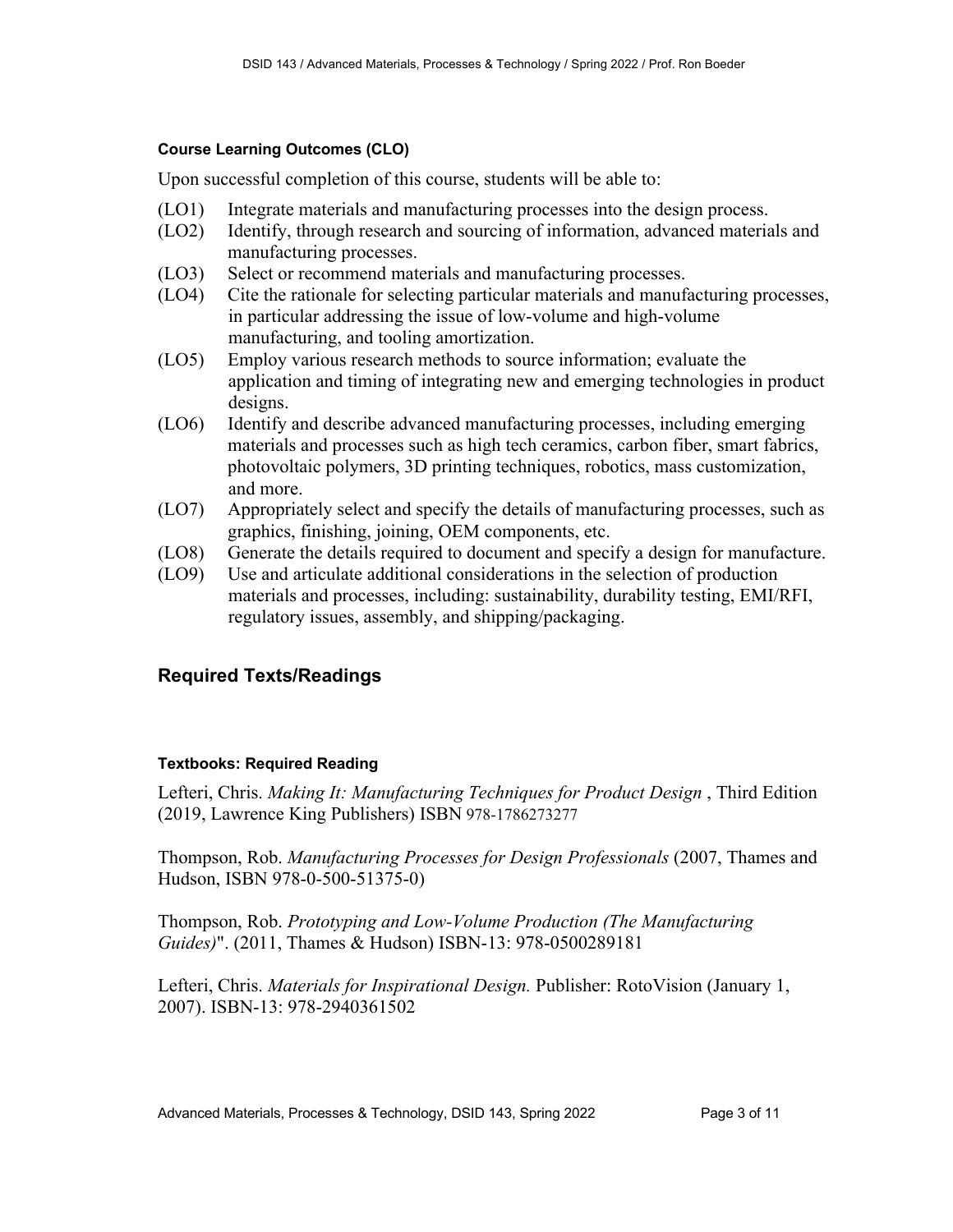#### **Other Recommended Readings**

Thompson, Rob. Sustainable Materials, Processes and Production. (2013, Thames & Hudson) ISBN-13: 978-0500290712

Dent, Andrew H, and Sherr, Leslie. *Material Innovation Product Design*. (2014, Thames & Hudson) ISBN-13: 978-0-500-29129-0

Ashby, M.; Johnson, K. *Materials and Design*, Second Edition: The Art and Science of Material Selection in Product Design, Butterworth-Heinemann; 2nd Edition (October 26, 2009) ISBN-13: 978-1856174978

Rob Thompson (Author). *Product and Furniture Design (The Manufacturing Guides).* Publisher: Thames & Hudson (April 1, 2011). ISBN-13: 978-0500289198

Materials and Design, Second Edition: *The Art and Science of Material Selection in Product Design*. Publisher: Butterworth-Heinemann; 2<sup>nd</sup> Edition (October 26, 2009). ISBN-13: 978-1856174978

Chris Lefteri. (Author). Materials for Inspirational Design. Publisher: RotoVision (March 1, 2006). ISBN-13: 978-2940361069

Chris Lefteri. (Author). Wood (Materials for Inspirational Design). Publisher: RotoVision (March 1, 2005). ISBN-13: 978-2880468125

Chris Lefteri. (Author). *Glass (Materials for Inspirational Design)*. Publisher: Rockport Publishers; 1St Edition (September 2002). ISBN-13: 978-2880465698

Chris Lefteri. (Author). *Ceramics (Materials for Inspirational Design).* Publisher: RotoVision (June 1, 2003). ISBN-13: 978-2880466688

Transmaterial 3: *A Catalog of Materials that Redefine our Physical Environment*. Blaine Brownell (Editor). Publisher: Princeton Architectural Press (February 3, 2010). ISBN-13: 978-1568988931

Rob Thompson (Author). *Graphics and Packaging Production (The Manufacturing Guides).* Publisher: Thames & Hudson; 1 edition (May 1, 2012). ISBN-13: 978- 0500289884

Jim Lesko (Author). *Industrial Design: Materials and Manufacturing*. Publisher: Wiley. (August 11, 2011). ISBN-13: 978-0471297697

Jim Lesko (Author). *Industrial Design: Materials and Manufacturing Guide*.

Advanced Materials, Processes & Technology, DSID 143, Spring 2022 Page 4 of 11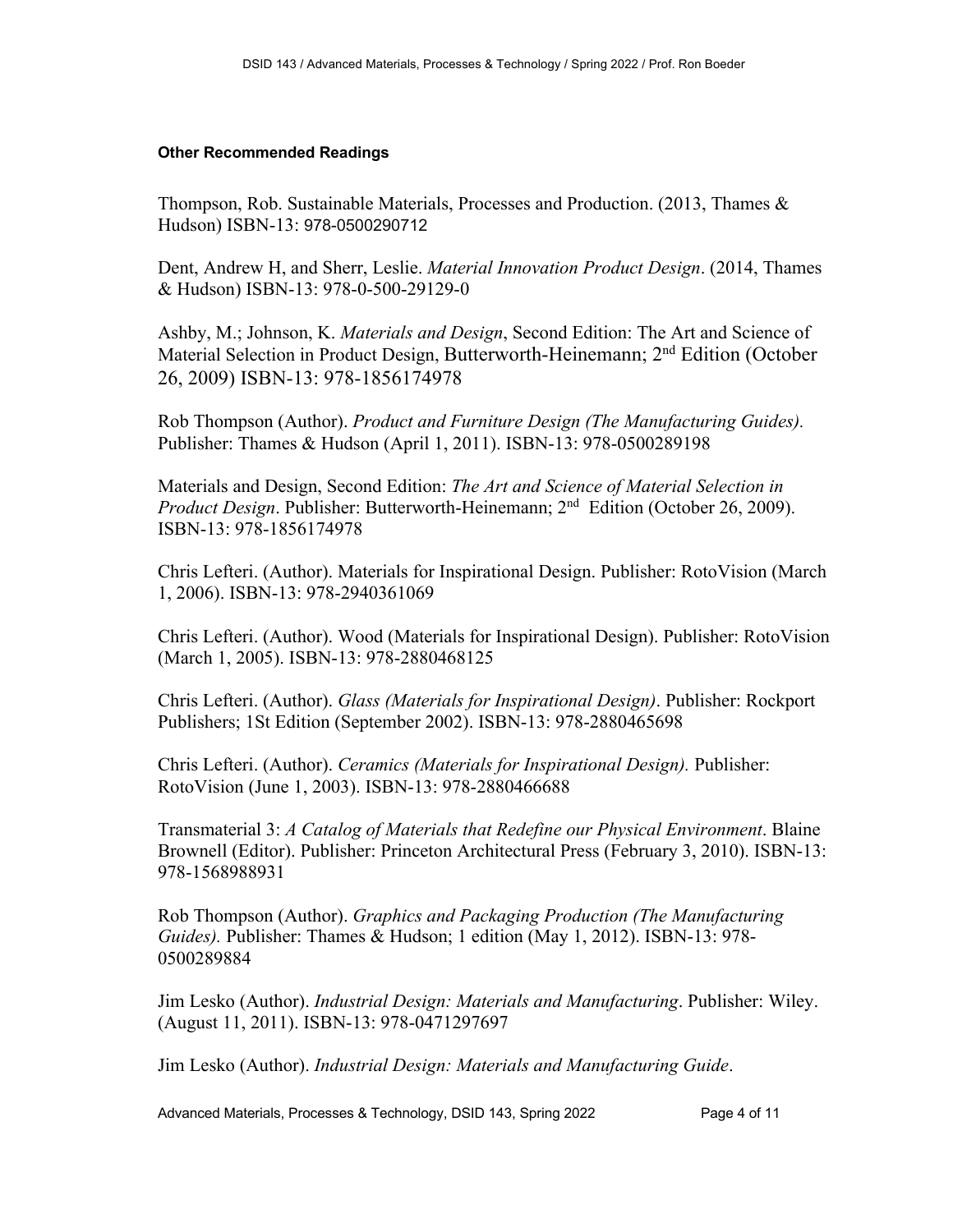Publisher: Wiley; 2 edition (December 14, 2007. ISBN-13: 978-0470055380

Dell K Allen (Author), Robert H Todd (Author). *Manufacturing Processes Reference Guide*. Publisher: Industrial Press, Inc.; 1st edition (January 1, 1994), ISBN-13: 978- 0831130497

Michael F. Ashby (Author). *Materials Selection in Mechanical Design*, Fourth Edition. Publisher: Butterworth-Heinemann; 4 edition (October 5, 2010). ISBN-13: 978- 1856176637

Raymond Guidot (Editor), Jean-Baptiste Toulard (Contributor), Jean Grenier (Contributor), Jean-Jacques Salomon (Contributor). *Industrial Design Techniques and Materials*. Publisher: Flammarion (September 5, 2006). ASIN: B005X4FBUW

Serope Kalpakjian (Author), Steven Schmid (Author). *Manufacturing Processes for Engineering Materials* (5th Edition). Publisher: Prentice Hall; 5 edition (July 27, 2007). ISBN-13: 978-0132272711

Erik Oberg (Author). *Machinery's Handbook 29th Edition - Toolbox*. Publisher: Industrial Press; 29 edition (January 2, 2012). ISBN-13: 978-0831129002

Additional readings will be available on Canvas as needed throughout the semester.

#### **Required Materials List**

*Required by 2nd class session:*

- 1) Textbooks ordered, or in-hand
- 2) Drawing/Rendering tools and paper
- 3) Digital Graphic Software (Adobe CS)
- 4) Digital Sketching Software (Sketchbook Pro, Procreate) Rendering
- 5) Microsoft Office Software or Google Suite (Student Edition)
- 6) SolidWorks Software (Student Edition)
- 7) Keyshot Rendering and Animation Software (Student Edition)

#### *Required by last class meeting in May:*

• Large format high-quality photo paper and ink, or

#### **Recommended Materials List**

• Computer capable of running Adobe Photoshop, Illustrator, and InDesign, as well as SolidWorks and Keyshot.

• Tablet PC that can use a pressure sensitive stylus recommended.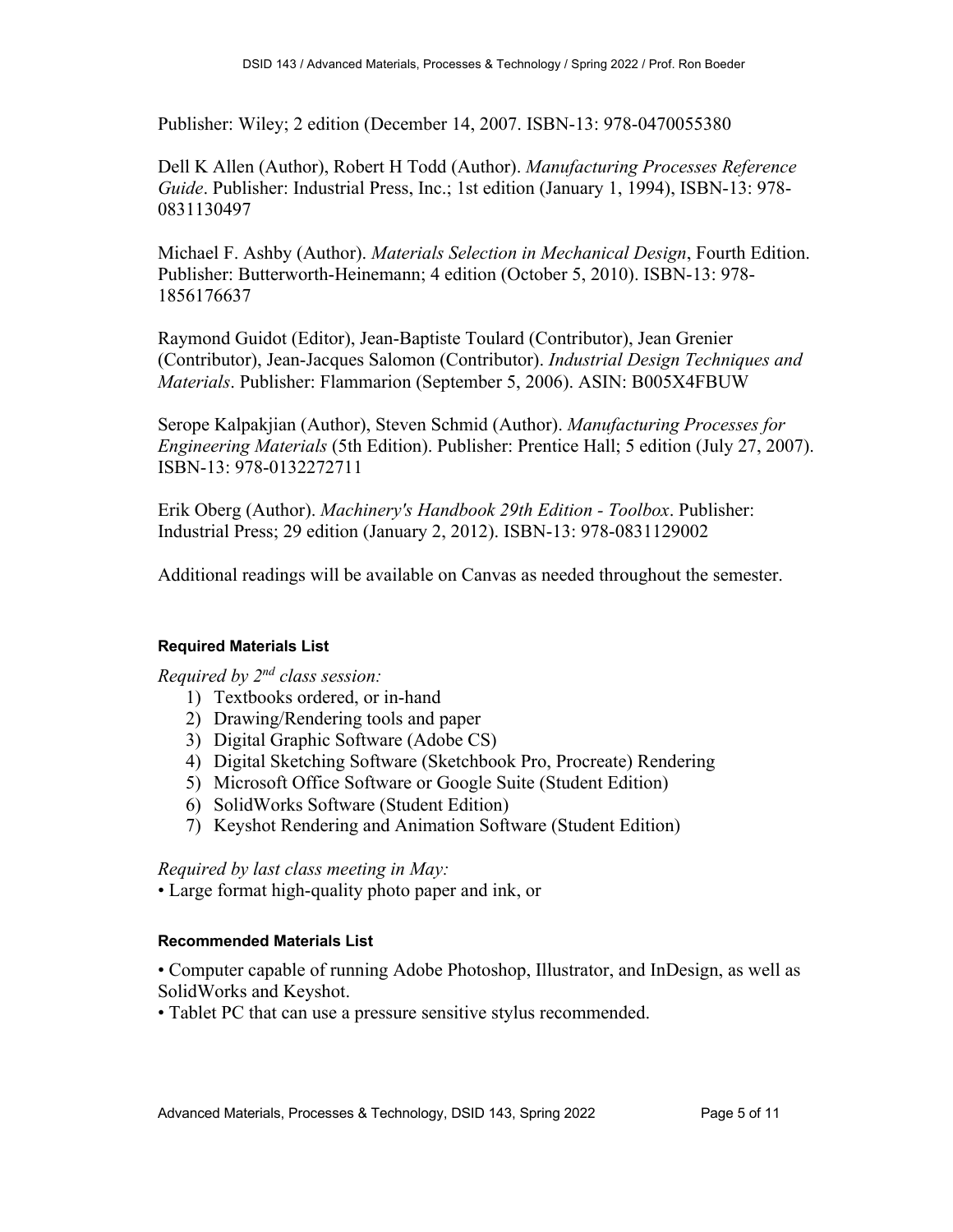**Course requirements may include attendance at various tours and outside lecture events outside of class meeting times. Some of these events [may] charge an entrance fee. If you anticipate any difficulty in meeting this course requirement, please consult with the course instructor in the first two weeks of the semester.**

#### **Shop Test**

The Department of Design requires that Industrial Design students attend and pass the shop safety orientation at least once each year. We will be showing the video in class and then you will have at least a week to review the video again on your own as it is posted online (http://www.sjsu.edu/atn/services/webcasting/events/shopysafety.html) now. The shop test date will be announced the first day of class. That will be the only date that you will be able to take the shop test for this course so make sure you have studied up and paid your shop test fee at the bursars office before that date. You must provide proof of enrollment and the original receipt from the bursar's office that you have paid the required \$20 shop fee to fund #62089 prior to taking the test.

## **Library Liaison**

Gareth Scott

Email: gareth.scott@sjsu.edu

## **Classroom Protocol**

Roll will be taken at the beginning of each class and occasionally at the end of class.

Active participation in class activities is a significant factor in a student's success in the Industrial Design program. Active learning facilitates mental growth, skill enhancement, creates a life-long learner and improves the goals of becoming a good designer. Students are expected to be on time to class and when a class critique is planned, work is to be taped/pinned up to the walls by 10 minutes after the official start of the class period. Be ready to start the critique by 10 minutes after the class officially starts. Students are to be respectful of the professor and their peers and any disruptive activities in the classroom will result in the student being asked to leave the class. Arriving late to class without prior arrangement and approval from the professor is considered disruptive. If the student cannot be in the classroom by the start of class, please do not interrupt the class in session by entering the classroom. If a student encounters any problems that inhibit their ability to participate in the class, please provide as much advance notice as possible to the instructor so that he/she may respond and inform the student in a timely manner. Students are expected to leave the classroom in a clean condition at the end of each class meeting so that the next class has an organized, clean room waiting for them.

## **Assignments and Grading Policy**

1) Develop weekly research reports on technologies, materials, and manufacturing.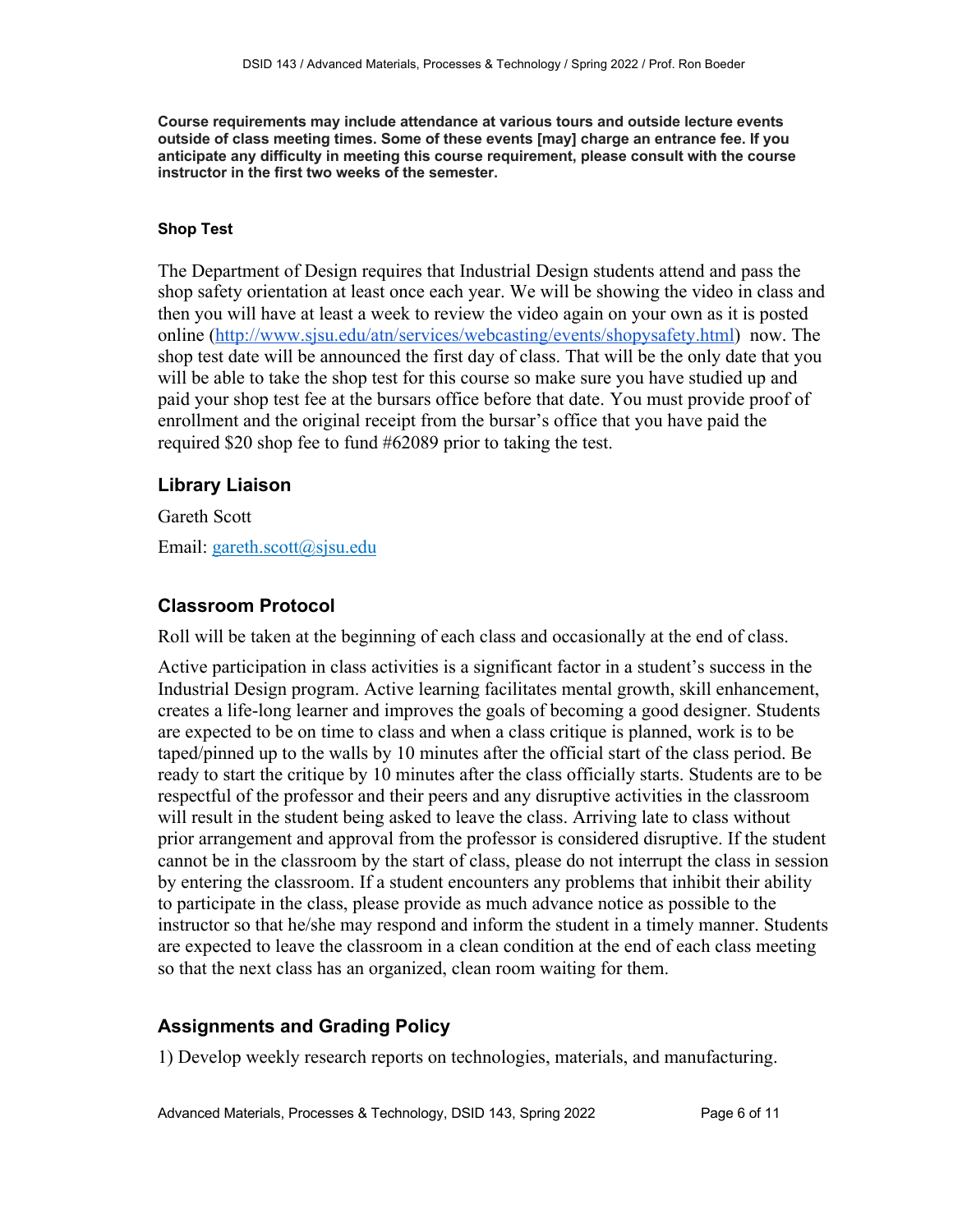2) Complete weekly homework assignments related to final project.

3) Complete a Final Project – Design, Specification, ID Control Documentation including design specifications and CMF, and Manufacturing/Technology Research, for a designed Robot. Two versions will be designed: 1) One robot utilizing current/mature technologies, and 2) One robot utilizing new and emerging technologies. Digital and Hard-copy Presentations describing your robots will be the final deliverables.

4) Students will be engaged in lectures, project and report presentations during class meeting times and they will be assessed on engagement in those activities in their Participation grade (LO 1-9). Students will have homework assignments to do outside of class (up to 12 hours per week) that include reading, research, sketching, analysis/reports, 2D and 3D CAD. (LO 1-9). Students will be required to turn in all Research Reports at the mid-term date and present between that date and the end of the semester (LO 1-9). Students will be required to turn in and present their final project (Robot) by the second to last day of class (LO 1-9). Grading will follow the standard SJSU A-F system.

*The structure of each week will typically be as follows:*

Day 1: Presentation and Critique of previous week's assignment. Lecture on next weekly assignment.

Day 2: Present preliminary work on assignment. Work in class, group activity, or field trip.

Grading will follow the standard SJSU A-F system.

A+, A, A- / 100+ - 91% / Excellent (perfect, near perfect and professional level) B+, B, B- / 90 – 81% / Above Average (A few minor imperfections and clearly above class average in quality and completeness)

C+, C, C- / 80-71% / Average (Assignment is completed at average level of quality and completeness)

D / 70-61% / Below Average (One or more parts of assignment missing. Did not follow direction. Work is below average level of quality

F / Below 61% / Failure (did not complete a significant aspect of the assignment and/or work well below average).

*Grading is weighted as follows:*

| Class Participation / Preliminary Work (LO 1-9):                |        |  |
|-----------------------------------------------------------------|--------|--|
| Homework Projects - (LO 1-9):                                   | $60\%$ |  |
| Final Project - Final Renderings, and Project Summary (LO 1-9): | $10\%$ |  |
| Final Project - Final Process Book for Course Project (LO 1-9): | $10\%$ |  |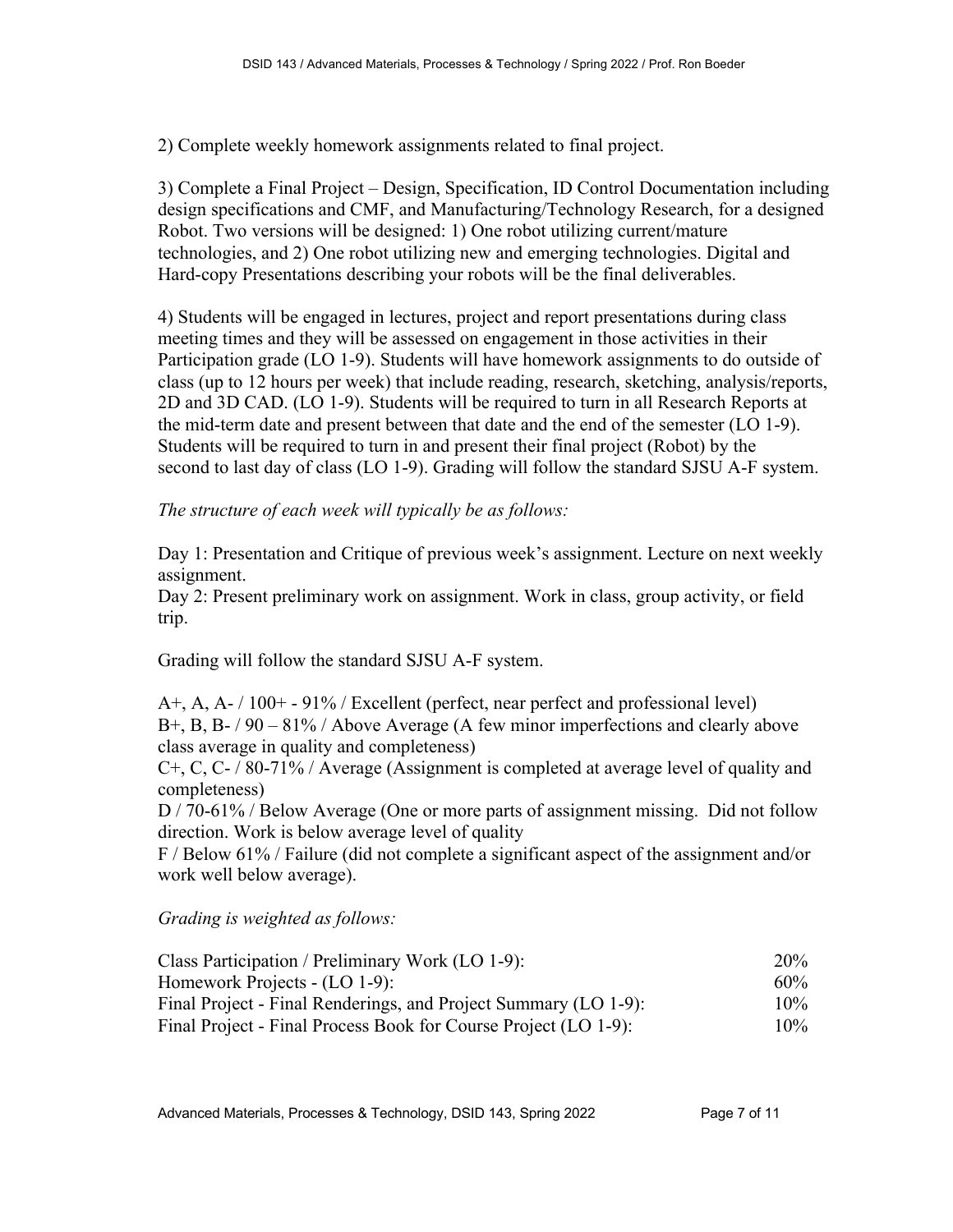Grades for assignments will be divided evenly throughout the semester and receive equal credit, except as noted. All assignments are due on time. No late work is accepted. Assignments will be submitted to Canvas on-time. No assignments will be accepted via email. However, your final presentation will be reviewed at the end of the semester, and will be graded on completeness (so you should include all assignments, even those not previously turned in), and presentation quality. Therefore, all projects should be included in this presentation and reworked if substandard. Extra credit is not possible in this course as the regular workload is significant. A passing grade for this course is a C. The Participation grade in this course will be assessed through your engagement in presentations, critiques, videos, in-class group activities, field trips, and presenting preliminary work on the second class-day each week. Additionally, actively engaging and exhibiting life-long learning skills during class are the mode by which participation is assessed.

## **University Policies**

SJSU's Office of Graduate and Undergraduate Programs maintains university-wide policy information relevant to all courses, such as academic integrity, accommodations, etc. You may find all syllabus related University Policies and resources information listed on GUP's Syllabus Information Web Page at http://www.sjsu.edu/gup/syllabusinfo/.

## **Student Technology Resources**

It is a requirement for ID students to have their own computer with the required software (Adobe CS, Solidworks, MS Office), and it is highly recommended that by the time students pass DSID 123A that all BSID students have a large format printer (11"x17" or 13"x19"). Computer labs for student use are available in the Academic Success Center located on the 1<sup>st</sup> floor of Clark Hall. Computers are also available in the Martin Luther King Library. A wide variety of audio-visual equipment is available for student checkout from Media Services located in IRC 112. These items include digital and VHS camcorders, VHS and Beta video players, 16 mm, slide, overhead, DVD, CD, and audiotape players, sound systems, wireless microphones, projection screens and monitors. The ID Program will provide access to the large format printer for critiques and presentations. Students will be given a 8 linear foot allotment of paper for this course (enough for 1 draft and 1 final print). Any additional needs for printing can be accommodated by payment through the IDSA Student Chapter or going to Plotter Pros (http://www.plotterpros.net/index.shtml) in San Jose.

Adobe Creative Suite licenses have been available through the SJSU Adobe software program for faculty, staff, and students. Students can access Adobe Creative Suite 6 Design and Web Premium, and should be able to download it from http://its.sjsu.edu/services/adobe/. Adobe Creative Suite 6 Design and Web Premium includes: Photoshop CS6 Extended, Illustrator CS6, InDesign CS6, Dreamweaver CS6,

Advanced Materials, Processes & Technology, DSID 143, Spring 2022 Page 8 of 11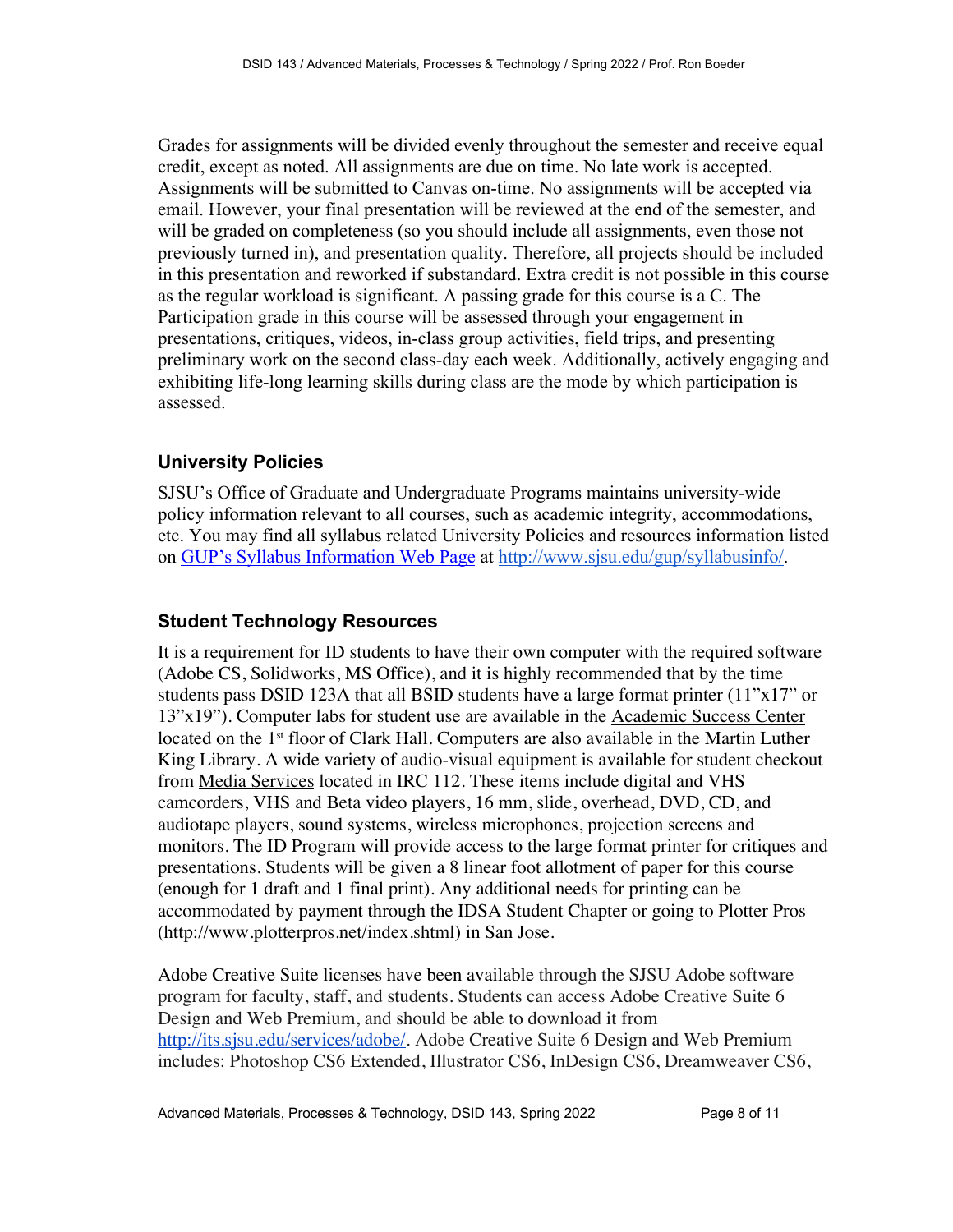Flash® Professional CS6, Fireworks® CS6, Acrobat® X Pro, Bridge CS6, Media Encoder CS6.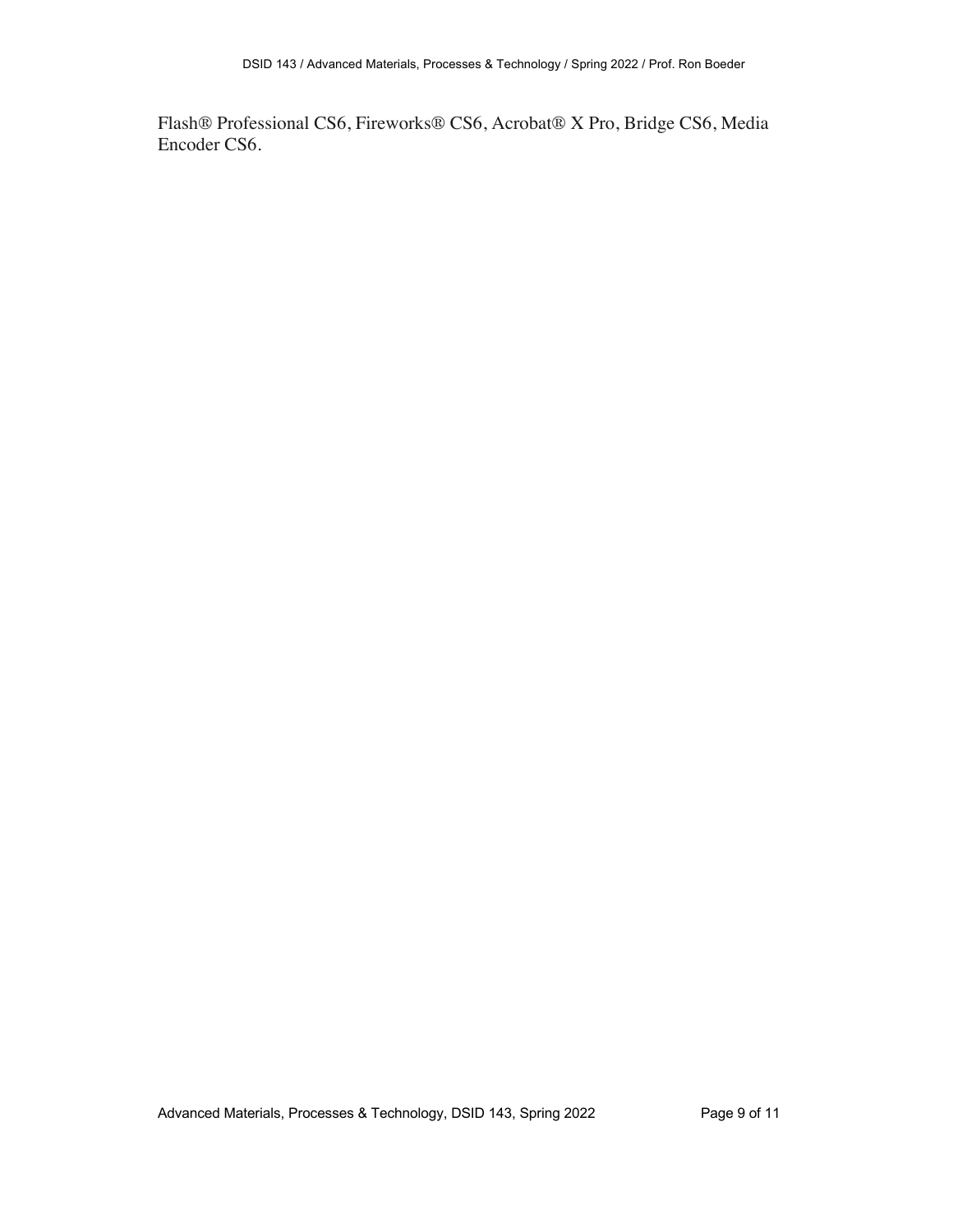# **DSID 143 / Advanced Materials, Process & Technology Spring 2022 / Course Schedule**

| Week   | <b>Date</b>                  | <b>Topics, Readings, Demos, Assignments, Deadlines</b>                                                                                                                                                                                                                    |
|--------|------------------------------|---------------------------------------------------------------------------------------------------------------------------------------------------------------------------------------------------------------------------------------------------------------------------|
| Week 1 | W 1/26                       | Lecture: Course Introduction<br>Homework Assigned: All Research Report Topics (LO 1-9)<br>Robot - Research, Target Market Persona Selection/Definition<br><b>Homework Due: None</b><br>Activity: Robot - Research, Target Market Persona<br>Selection/Definition (LO 1-9) |
| Week 2 | $M$ 2/1<br>W <sub>2/3</sub>  | Lecture: Technology Research<br>Homework Assigned: All Research Reports (LO 1-9)<br>Robot Concept Sketches (12) (LO 1-9)<br>Homework Due: Report Topics<br>Activity: Research Report Development (LO 1-9)                                                                 |
| Week 3 | $M$ 2/8<br>W <sub>2/10</sub> | Lecture: Trends in Materials, Processes, and Technology<br>Homework Assigned: Robot – Refined Concepts (3) (LO 1-9)<br>Homework Due: Robot - Concept Sketches (12)<br>Activity: Research Report Development (LO 1-9)                                                      |
| Week 4 | $M$ 2/15<br>W 2/17           | Lecture: Low-Volume vs. High-Volume Manufacture<br>Homework Assigned: Robot – "Final" Design orthographic views and<br>perspective sketches (LO 1-9)<br>Homework Due: Robot - Refined Concepts (3)<br>Activity: Research Report Preliminary Presentations (LO 1-9)        |
| Week 5 | M 2/22<br>W 2/24             | Lecture: Low-Volume Manufacturing Processes<br>Homework Assigned: Robot - Low-volume Mfg Variations (3) (LO 1-9)<br>Homework Due: Robot - "Final" Design orthographic views and perspective<br>sketches<br>Activity: Research Report Preliminary Presentations (LO 1-9)   |
| Week 6 | $M$ 3/1<br>$W$ 3/3           | Lecture: High-Volume Manufacturing Processes<br>Homework Assigned: Robot - High-volume Exploded View w /<br>Prelim BOM (LO 1-9)<br>Homework Due: Robot - Low-volume Robot<br>Manufacturing Variations (3)<br>Activity: Research Report Preliminary Presentations (LO 1-9) |
| Week 7 | M 3/8<br>W 3/10              | Lecture: OEM Components<br>Homework Assigned: Robot - Selection and Spec of OEM<br>Components (LO 1-9)<br>Homework Due: Robot – High-volume Exploded View with Preliminary<br>BOM<br>Activity: Research Report Final Presentations (LO 1-9)                               |
| Week 8 | $M$ 3/15<br>W 3/17           | Lecture: Fastening and Assembly<br>Homework Assigned: Robot – Fastening and Assembly details (LO 1-9)<br>Homework Due: All Research Reports<br>Robot – Selection and Specification of OEM Components                                                                      |

*Schedule is subject to change with fair notice (one week) in class or via notice on Canvas.*